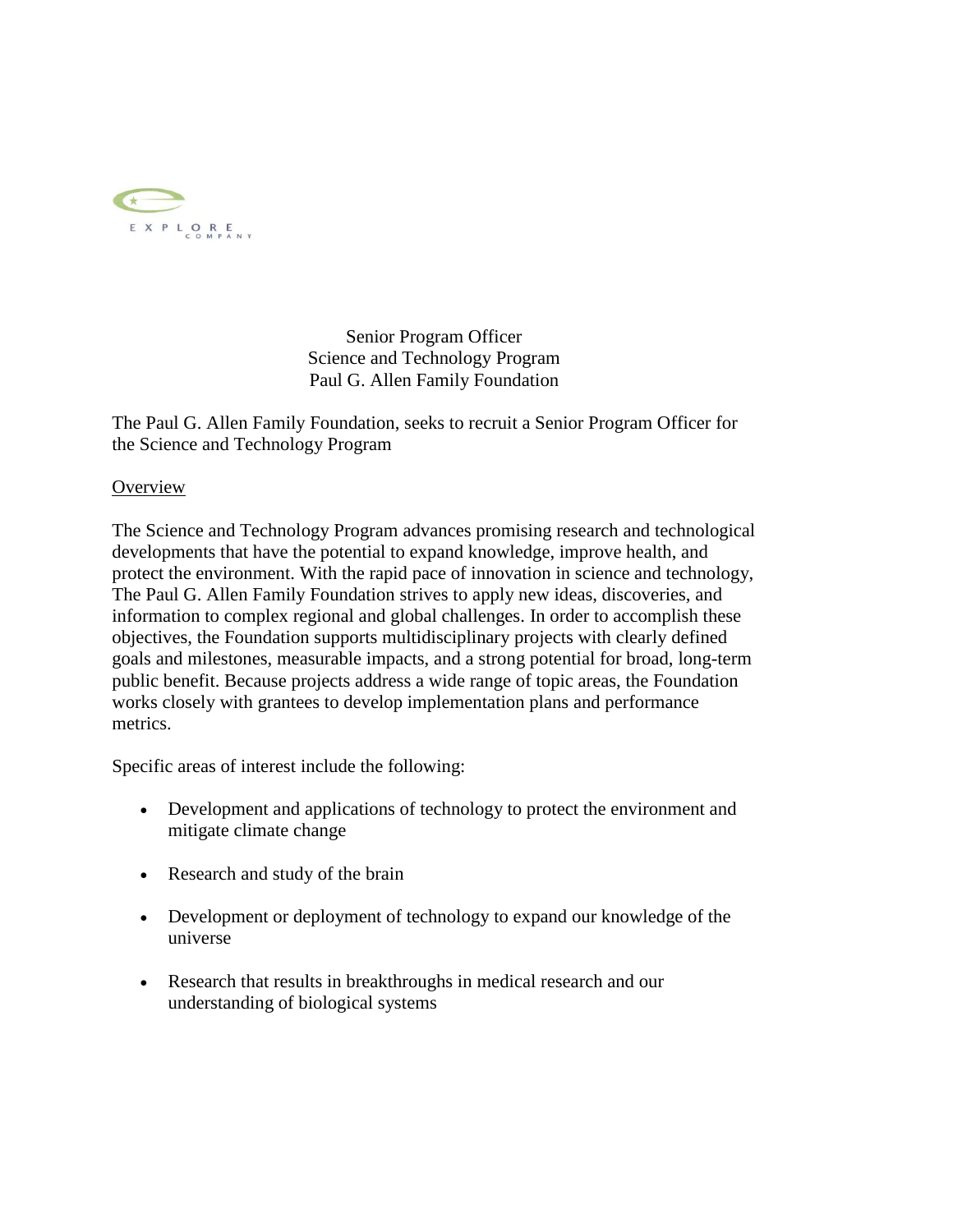# Senior Program Officer

The Senior Program Officer for Science and Technology will report to the Vice President of the Paul G. Allen Family Foundation and is based in Seattle, Washington. The Senior Program Officer builds implements and manages a portfolio of Board-initiated grants in the Science and Technology Program, which includes regional, national and international grants.

The Senior Program Officer conducts due diligence on applications and in-depth research and analyses on a range of issues related to potential grants. This role is responsible for administration of the grant making process from solicitation and receipt of requests to evaluation and final disposition. The Sr. Program Officer works extensively with grantees to foster positive results and ensure significant impact.

At the direction of the Board and Foundation leadership, the Senior Program Officer identifies opportunities for strategic grant making and maintains an active profile in the community and field of philanthropy. The Senior Program Officer assesses potential applicants, stewards the application process, and develops recommendations for the Board. If a grant is awarded, the Senior Program Officer is responsible for managing all aspects of the grant including providing technical assistance and support to grantees, monitoring and assessing the project, and reporting on progress and impact of the project to internal and external audiences.

The Senior Program Officer is also responsible for carrying out special projects research, initiatives development, analysis and reporting of critical issues in the field, as well as reviewing and reporting on outcomes based on grantee reports and other evaluative information. The Senior Program Officer also works with the Director of Evaluation and Research and other staff to assess and report on the effectiveness and impact of the overall program.

The Senior Program Officer works with colleagues, community members, and content experts to assess needs, monitor trends, respond to donor inquiries, and further the goals of the Science and Technology Program and the Paul G. Allen Family Foundation.

### Page 2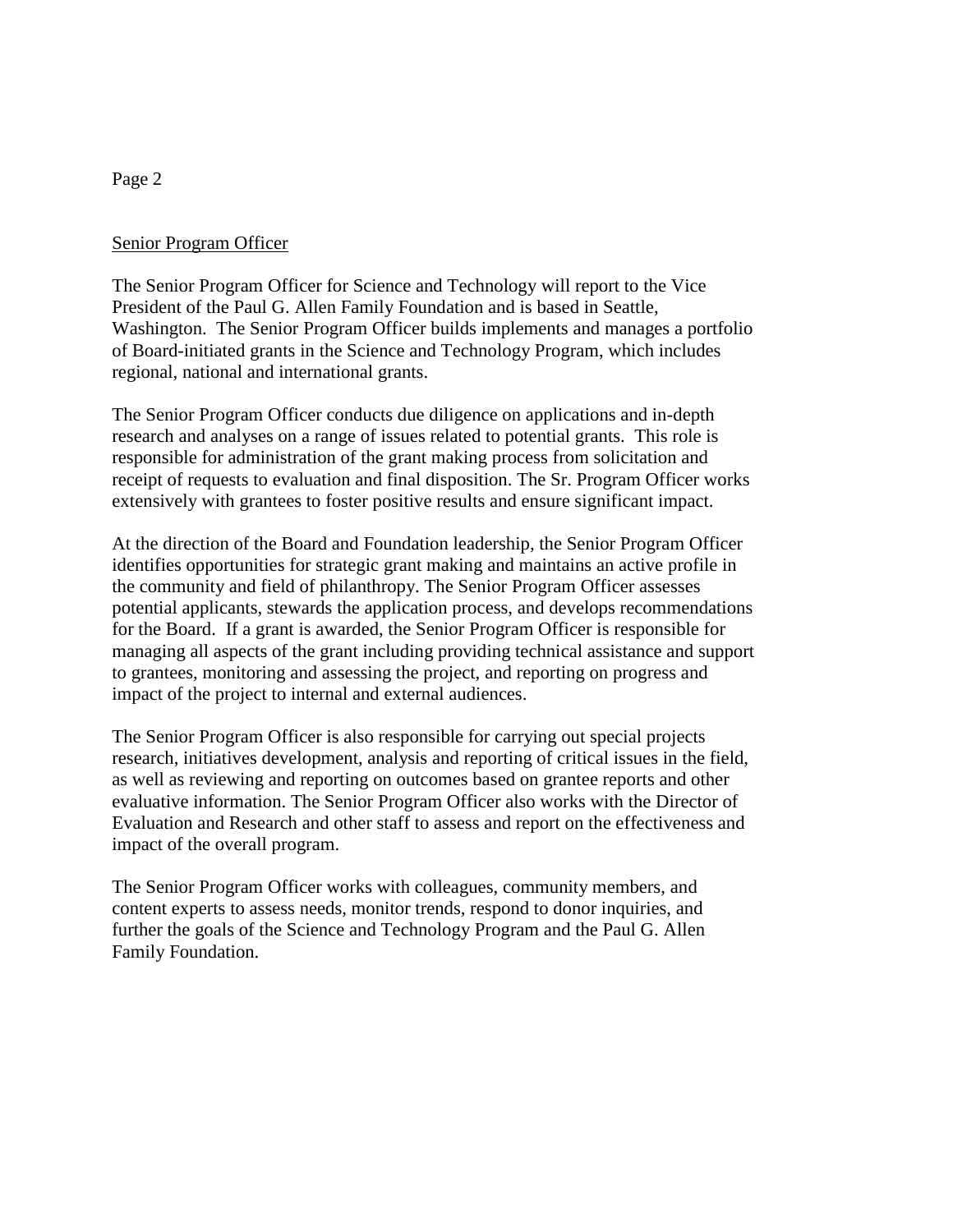#### Page 3

Specifically, the Senior Program Officer will be charged with meeting the following broad goals and objectives:

- Conduct research and analysis related to potential Board-initiated grants and inquiries.
- Manage all aspects of a portfolio of Board-initiated grants, including working with grantees to monitor progress and report outcomes.
- Review, evaluate and develop recommendations in response to applications invited by the Board of Directors.
- Organize meetings and site-visits with applicants and grantees.
- Review and report on program outcomes and other evaluative information.
- Develop and implement special projects and initiatives of the Foundation.
- Prepare progress reports to senior staff and Foundation Board of Directors.
- Respond to inquiries regarding funding priorities of the Foundation by phone, mail and email.
- Maintain appropriate level of expertise and understanding of subject areas being funded.
- Develop information as needed for Foundation printed materials including guidelines and annual report.
- Represent the Foundation at appropriate internal and external meetings and events; respond to media inquiries about portfolio.
- Other duties as assigned.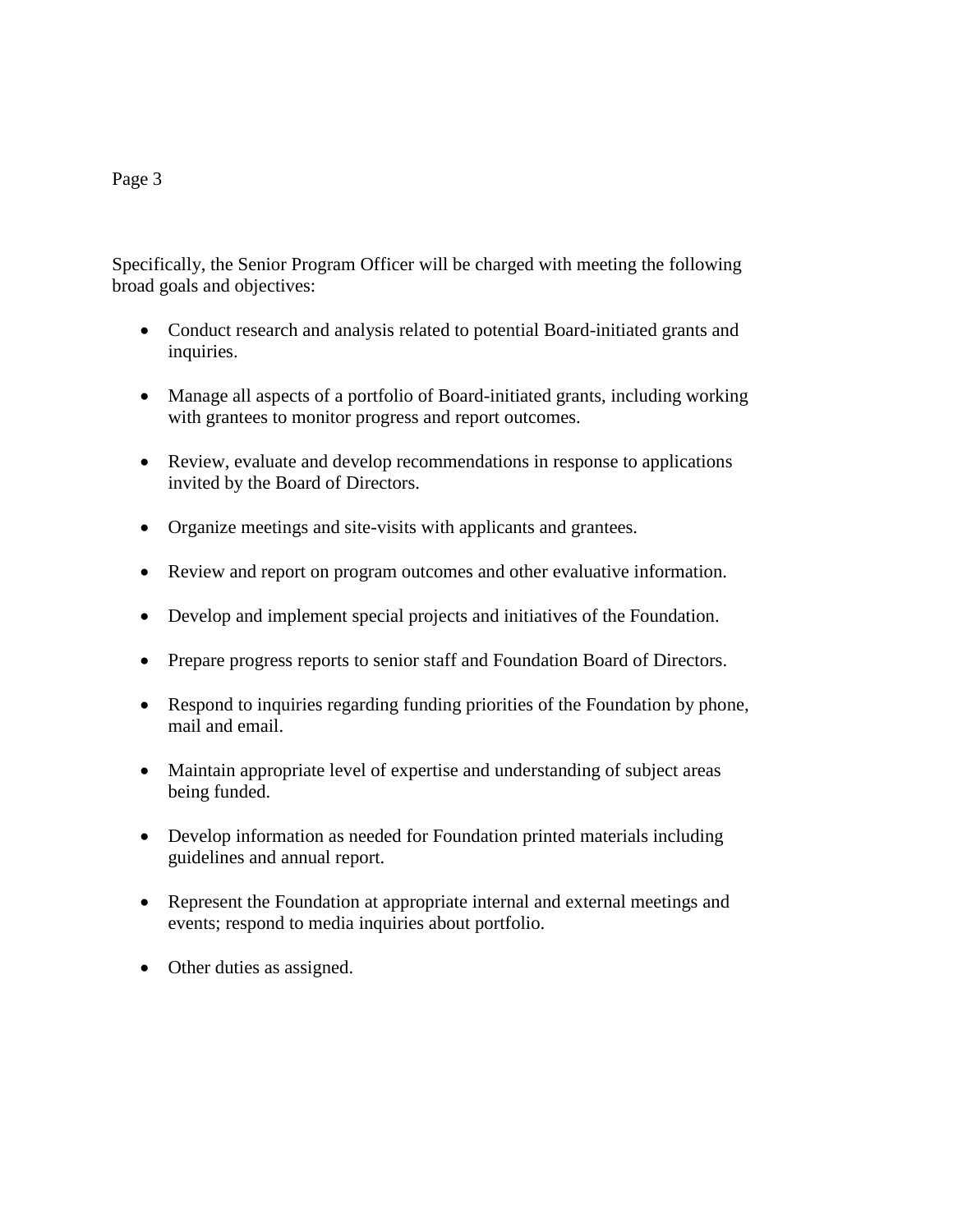## Page 4

## Professional Qualifications and Personal Attributes

The Senior Program Officer should ideally possess the following professional qualifications and personal attributes:

- Knowledge, background, and experience in the life sciences, including research, biomed, biotech and/or related fields. Graduate degree in life sciences or undergraduate degree in life sciences and M.B.A.from accredited institution and five plus year's relevant experience is required.
- Experience in managing philanthropic or other investments, including analysis, risk assessment, and development of recommendations - experience measuring and reporting on program outcomes and grant application process is preferred.
- An ability to inspire trust, a proven ability to lead and facilitate with strong interpersonal skills, and an ability to move from ideas to action.
- An ability to communicate effectively and professionally with a diverse range of people from different environments and sectors.
- An ability to listen to others and learn from their best ideas, demonstrating intellectual curiosity, flexibility, entrepreneurial spirit, and openness to input and feedback.
- An ability to stay grounded and trustworthy, an ability to give credit and recognition to others, and a personal style of acting with humility – in sum, a superb professional and personal presence.
- Experience working with MS Office (Word, Excel, Outlook) and MicroEdge Gifts preferred

#### Compensation

The Senior Program Officer will receive a competitive base salary, bonus opportunity, and a comprehensive package of employee and health benefits.